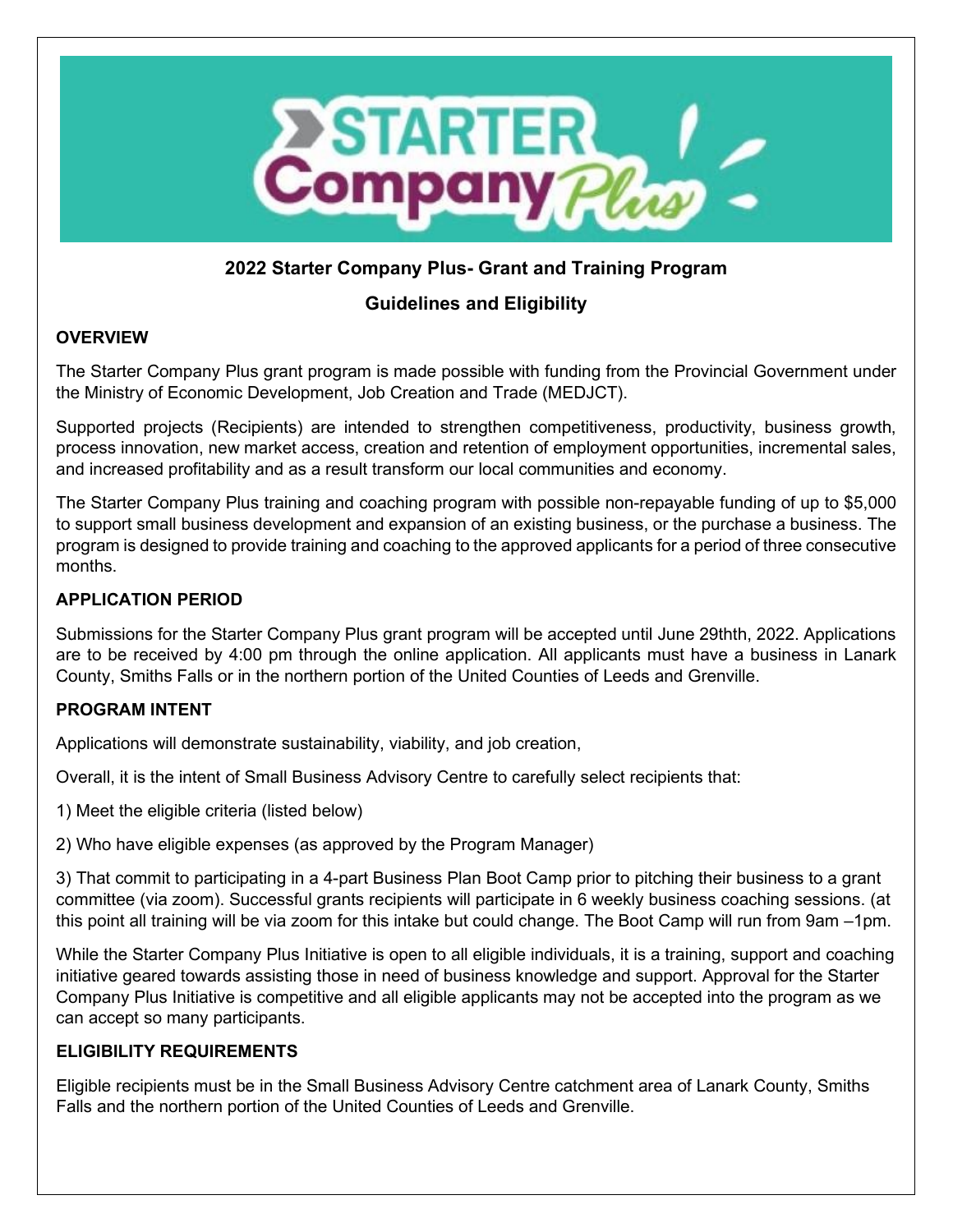#### **Applicants can be described as:**

- Private, for-profit, traditional SMEs who are (5 years or less in business).
- 18 years of age or older at the time of application.
- Registered business, expanding an existing business, or buying a business in Ontario.
- Not returning to school in any capacity.
- A resident of Ontario.
- Canadian citizen or permanent resident.

## **Applicants cannot be described as:**

- Distributorships/Commissioned Sales
- A franchise
- Not-for-Profit or charitable enterprises
- Multi-level marketing ventures
- Affiliate/pay per click only companies
- 1-900 businesses
- Not enrolled in other provincial employment or self-employment related program that includes or does not include financial assistance.
- Not a previous recipient of this grant or have been associated with the program as an employee, coach, mentor, judge.
- Not currently enrolled concurrently in any self-employment or entrepreneurship training/financing initiative or programs offered by government funded organizations.
- Not be an employee or relative of an employee at the Small Business Advisory Centre.

## **Priority Consideration will be given to businesses generating an income and who:**

- Generating revenue
- Are looking to grow and expand their business
- Will be or have been developing new market opportunities
- Require a rework of physical space to grow their business

# **PARTICIPATION REQUIREMENTS**

- Selected recipients who are eligible for a non-repayable taxable \$5,000 grant will require a minimum 25% percent personal financial contribution (\$1,250)
- Selected recipients must be prepared to participate in training and skills development that will include participation a business plan bootcamp (12+ hours), and grant recipients with continue with coaching (these activities will be completed in a group setting.) The purpose of this training is to provide opportunities to enhance business knowledge & skills to support approved participants when starting, expanding, or purchasing a business.
- Selected grant recipients will be required to take part in 6 weekly group coaching sessions (7-9 hours). Coaches will provide business expertise and experience. Activities or discussions can include, but are not limited to, identifying challenges, working on problem solving strategies and sales development skills, expanding contact networks, and providing overall guidance.

# **ELIGIBILE COSTS**

Applicants will need to demonstrate that the grant will be spent on eligible costs (as approved by the Program Coordinator) All costs must be reasonable and related to the eligible project activities. Eligible costs for project activities may include:

- Expertise/Professional Fees
- Equipment (excluding vehicles/trucks)
- Marketing initiatives (such as ads, vehicle decals, signage, plus much more…)